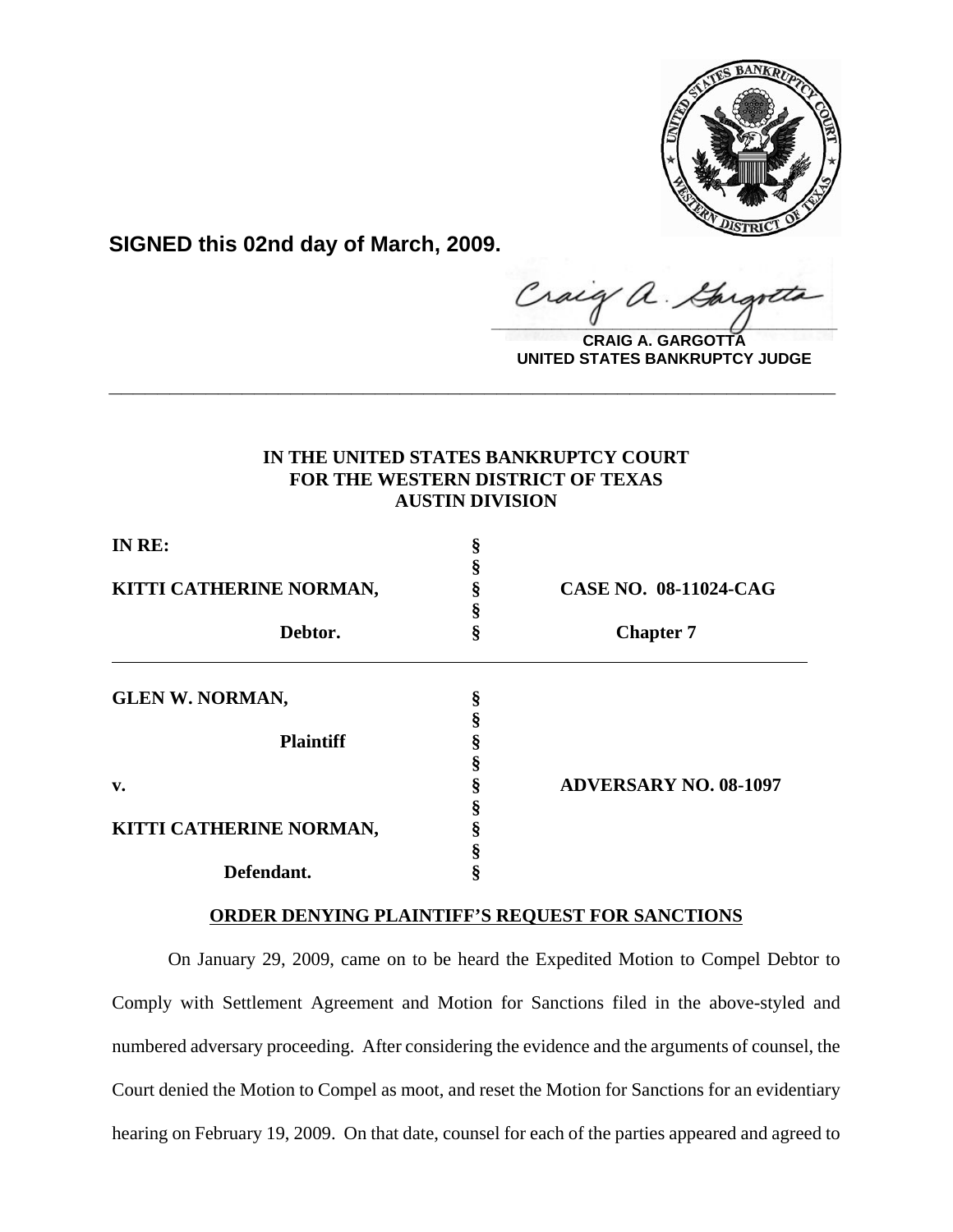the basic facts, and presented their arguments. The Court admitted certain correspondence between counsel, among other documents. The Defendant testified. After consideration of all the evidence and those facts that the parties do not dispute, for the reasons stated below the Court finds that the Motion for Sanctions should be denied.

The Plaintiff did not identify the authority for the relief he requests in the Motion for Sanctions. At the hearing, his counsel argued that sanctions could be imposed under Federal Rule of Bankruptcy Procedure 9011 and/or as damages for the Defendant's breach of contract under Texas law. The Court finds that both theories fail.

In particular, Rule 9011, which incorporates Federal Rule of Civil Procedure 11, imposes certain requirements a party must meet in order to obtain sanctions against another party. Specifically and in relevant part, subsection  $(c)(1)(A)$  of the Rule, governing sanctions awarded at the request of a party, states:

> A motion for sanctions under this rule shall be made separately from other motions or requests and shall describe the specific conduct alleged to violate subdivision (b). It shall be served as provided in Rule 7004. The motion for sanctions may not be filed with or presented to the court unless, within 21 days after service of the motion (or such other period as the court may prescribe), the challenged paper, claim, defense, contention, allegation, or denial is not withdrawn or appropriately corrected . . ..

The Court finds that the Plaintiff has failed to comply with the Rule in several ways.

First, the Motion for Sanctions was combined with the Expedited Motion to Compel Debtor to Comply with Settlement Agreement. It therefore did not comply with the Rule's requirement it be filed as a motion separate from any other request or motion.

In addition, it is doubtful that the Motion for Sanctions meets the rigorous standard of specificity in the Rule's requirement that it "describe the specific conduct alleged to violate subdivision (b)" of the Rule. First, it does not state which provision of subsection (b) the Defendant contends was violated. That subsection provides a number of grounds for a violation: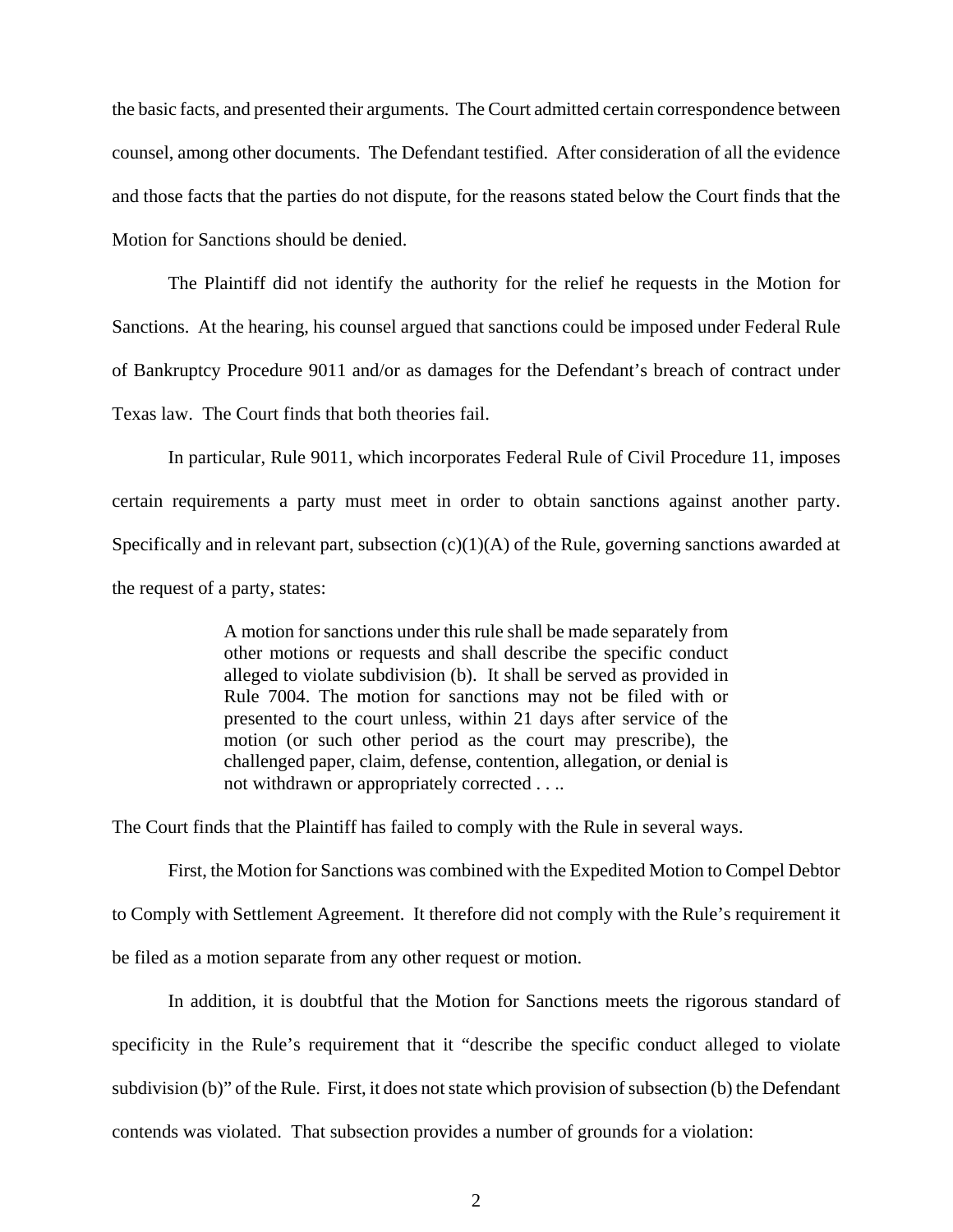By presenting to the court (whether by signing, filing, submitting, or later advocating) a petition, pleading, written motion, or other paper, an attorney or unrepresented party is certifying that to the best of the person's knowledge, information, and belief, formed after an inquiry reasonable under the circumstances,--

> (1) it is not being presented for any improper purpose, such as to harass or to cause unnecessary delay or needless increase in the cost of litigation;

> (2) the claims, defenses, and other legal contentions therein are warranted by existing law or by a nonfrivolous argument for the extension, modification, or reversal of existing law or the establishment of new law;

> (3) the allegations and other factual contentions have evidentiary support or, if specifically so identified, are likely to have evidentiary support after a reasonable opportunity for further investigation or discovery; and

> (4) the denials of factual contentions are warranted on the evidence or, if specifically so identified, are reasonably based on a lack of information or belief.

Second, the precise conduct alleged to constitute the violation is not clear. The Motion for Sanctions recites a chronology of events, both preceding and following the parties reaching an agreement in this adversary proceeding in October of 2008. Included in that recitation are statements regarding a series of emails and other correspondence between counsel, as well as the fact of the Plaintiff's payment to the Defendant of \$36,000 as agreed in their settlement. The Motion for Sanctions also refers to a number of pleadings filed by the Defendant: a Notice of Settlement, a "Withdrawal of Objection to Complaint," an amended Answer, and a Motion for Sanctions. None of these pleadings are specifically identified by the Plaintiff in his Motion for Sanctions as the "petition, pleading, written motion, or other paper" that the Defendant "present[ed] to the court (whether by signing, filing, submitting, or later advocating)." Instead, the Plaintiff merely argues in the broadest manner that "[b]ecause of the Plaintiff's *[sic–should be* Defendant's*]* acts and omissions after this matter was settled and the parties agreed to the terms of the settlement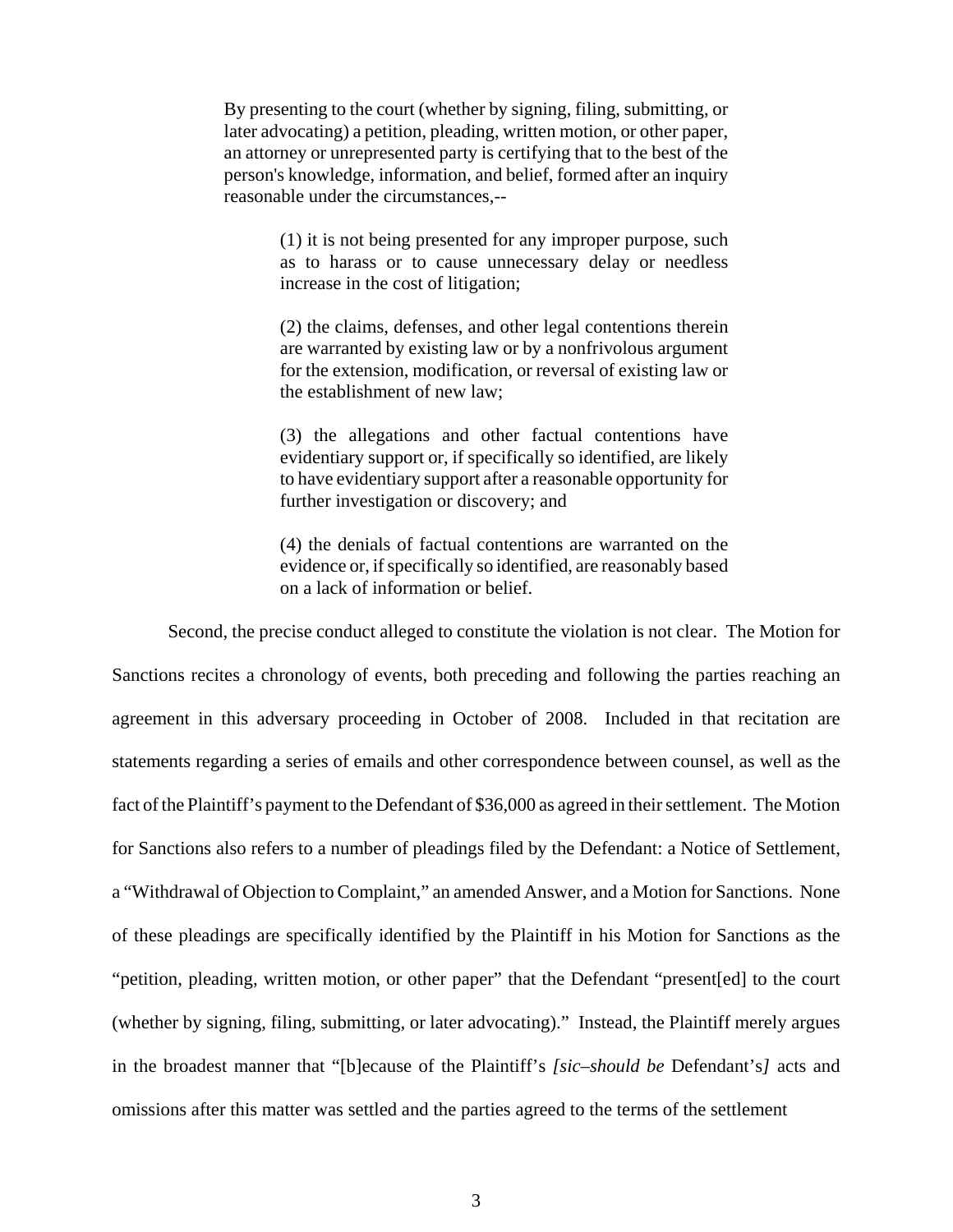agreement, the Plaintiff has been forced to incur additional attorneys fees and expenses that he otherwise would not have been required to incur." Motion for Sanctions, para. 8. If not for the arguments of Plaintiff's counsel at the hearing, which indicated that it was the filing of Defendant's Motion for Sanctions that the Plaintiff considers to have violated Rule  $9011$ ,<sup>1</sup> the Court (and presumably the Defendant) would not have known of what "specific conduct" the Plaintiff complains.

However, the Court need not decide whether the Motion for Sanctions is sufficiently specific. That is because it fails to comply with Rule 9011 for another important reason. At the hearing, Plaintiff's counsel all but expressly conceded that he had not complied with the "safe harbor" provision of the Rule, requiring the Plaintiff to have given at least 21 days notice of his intent to seek sanctions against the Defendant, and to have given her that opportunity to correct or withdraw the pleading(s) that allegedly gives rise to the claim for sanctions. When directly asked by the Court to explain how he had complied with these requirements of the Rule, Plaintiff's counsel referred only to his Exhibit P-10, an email sent by his co-counsel on December 30, 2008, to Defendant's counsel. That email, however, merely warns Defendant in a general way that the Plaintiff would incur additional attorneys fees and costs for which the Defendant would be liable "if she succeeds in setting . . . aside" the settlement. Rule 9011, on the other hand, requires that a motion for sanctions itself, which must identify with the specific conduct alleged to be a violation, be served on the opposing party at least 21 days before it is filed. Substantial compliance with Rule 9011's safe harbor provision is not sufficient. *In re Pratt*, 524 F.3d 580 (5<sup>th</sup> Cir. 2008) (holding that informal warning letters that creditor sent to counsel for Chapter 7 debtor prior to filing its motion

<sup>&</sup>lt;sup>1</sup> The Defendant withdrew her Motion for Sanctions at the first hearing on January 29th.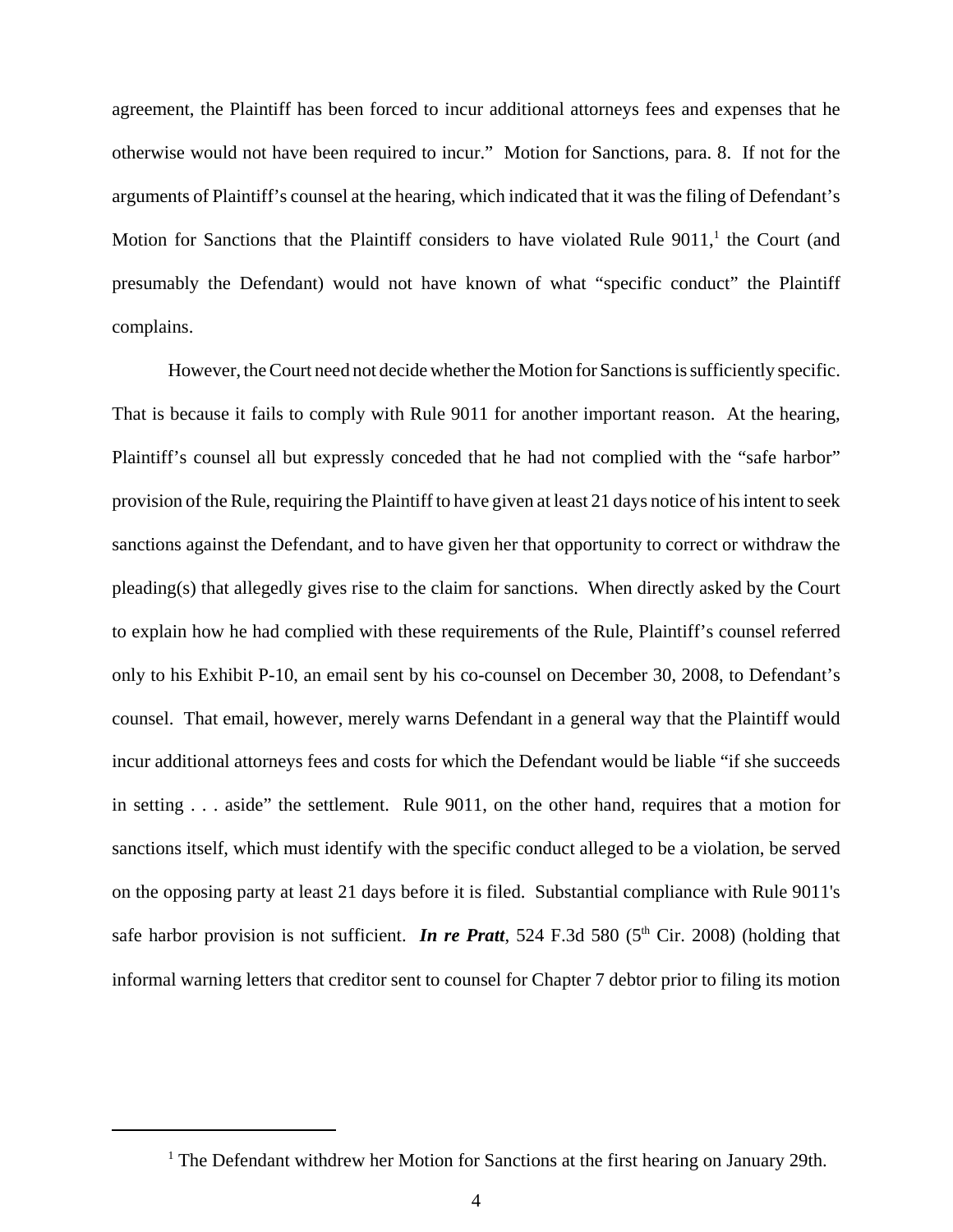for Rule 9011 sanctions with the bankruptcy court did not satisfy the service requirement of Rule

9011). The Court in *Pratt* agreed with the Tenth Circuit Court of Appeals's rationale for requiring

strict compliance with the Rule:

In *Roth v. Green*, [466 F.3d 1179, 1192-93 (10<sup>th</sup> Cir. 2006),] the Tenth Circuit held that warning letters sent to the respondent in advance of filing were insufficient to comply with the service requirement. After analyzing the language of Rule 11 and the Advisory Committee Notes, the court concluded that "warning letters, such as those sent by defendants to [counsel], are supplemental to, and cannot be deemed an adequate substitute for, the service of the motion itself." [Id. at 1192.] The court went on to state:

The reason for requiring a copy of the motion itself, rather than simply a warning letter, to be served on the allegedly offending party is clear. The safe harbor provisions were intended to "protect[ ] litigants from sanctions whenever possible in order to mitigate Rule 11's chilling effects, formaliz[e] procedural due process considerations such as notice for the protection of the party accused of sanctionable behavior, and encourag[e] the withdrawal of papers that violate the rule without involving the district court." Thus, "a failure to comply with them [should] result in the rejection of the motion for sanctions."

*In re Pratt*, 524 F.3d at 586-87 (5<sup>th</sup> Cir. 2008) (footnotes omitted), quoting *Roth v. Green*, 466 F.3d at 1192-93 (alterations in original), in turn quoting 5A C.A. Wright & A.R. Miller, **Federal Practice and Procedure** § 1337.2 at 722-23 (3<sup>d</sup> ed. 2004).

This Court finds that the December 30, 2008, email falls far short of even "substantial compliance," let alone the strict requirement of formal service of the motion applicable in this Circuit. For one thing, it was sent days before the Motion for Sanctions was filed on January 5, 2009, and so could not logically have related to that pleading. Moreover, the language of the email merely states the obvious when it warns that, if the litigation were not ended by the settlement, more fees and expenses would be incurred the Plaintiff and could be imposed on the Defendant under the applicable loan documents. That warning does not equate to, nor substitute for, notice that the Plaintiff would seek Rule 9011 sanctions against the Defendant if a particular pleading were not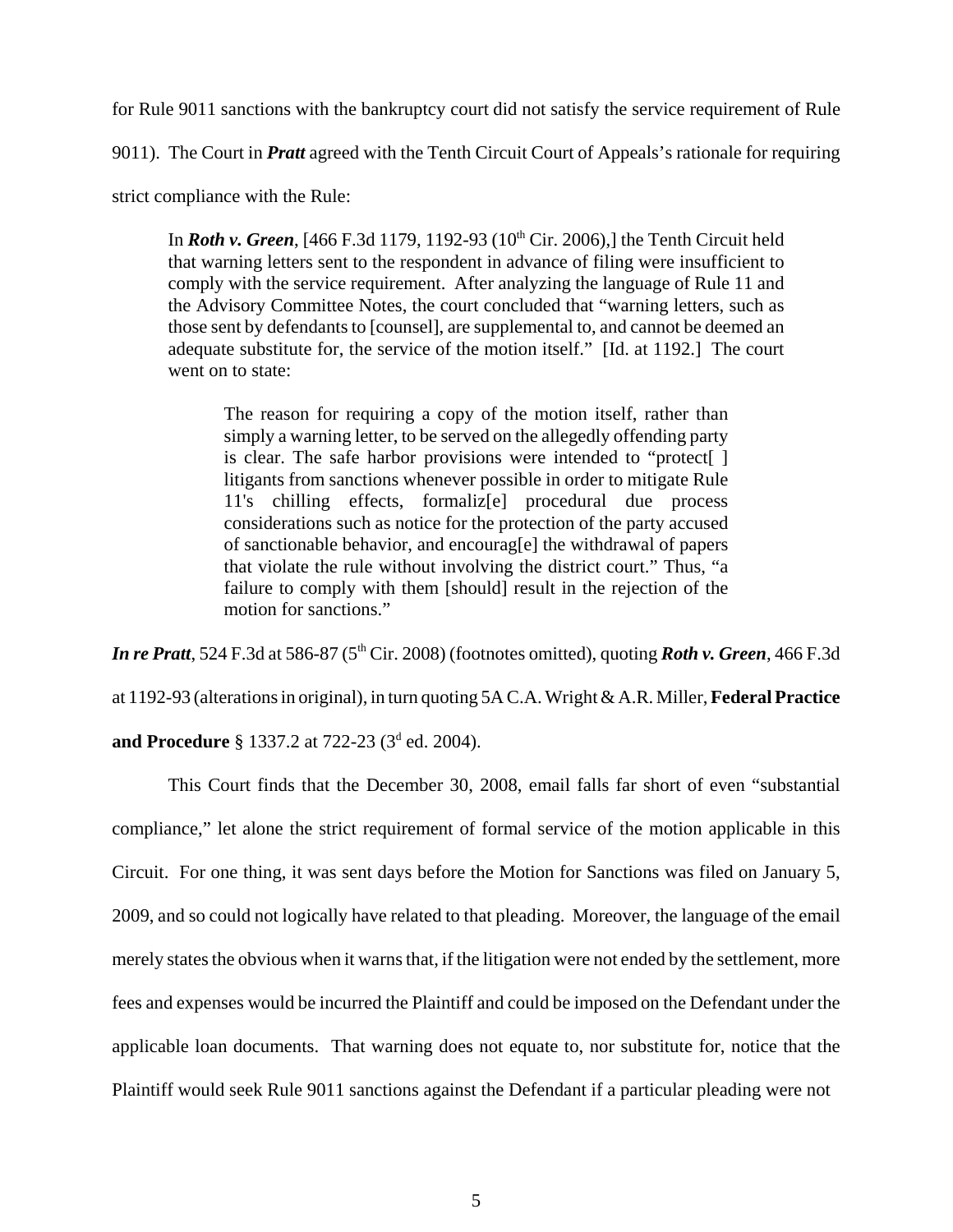corrected or withdrawn within 21 days–notice that service of the Plaintiff's Motion for Sanctions itself, after the filing of the Defendant's Motion for Sanctions, might have provided. $2$ 

For all the foregoing reasons, the Court finds that the Motions for Sanctions, to the extent based on Rule 9011, should be denied.

Plaintiff also argued at the hearing that its attorneys fees and expenses should be awarded as damages for the Defendant's breach of her contract with Plaintiff. He has not identified the contract alleged to have been breached, let alone the specific provision(s) of that contract breached. The Court assumes that the contract is an oral (or implied) agreement to execute the documents required to effectuate the settlement. The Full and Final Settlement Agreement, Indemnity and Mutual Release (the "Settlement Agreement") has in fact now been signed,<sup>3</sup> and therefore all oral agreements preceding it have been merged into that written agreement. Exhibit P-3, Settlement Agreement, p. 7, para. (2)(e)(i) ("this Settlement Agreement constitutes the entire agreement and understanding of Glen Norman and Kitti Norman . . . with respect to the transactions contemplated hereby, and supersedes all prior agreements, arrangements, and understandings related to the subject matter hereof."); *see also Hill v. Spencer & Son, Inc.*, 973 S.W.2d 772, 775 (Tex. App–Texarkana 1998, no writ) ("Merger, with respect to the law of contracts and deeds, is the extinguishment of one document by its absorption into another document, and is largely a matter of intention of the parties."), citing *Commercial Bank of Mason v. Satterwhite*, 413 S.W.2d 905, 909 (Tex. 1967) (deed), *Salinas v. Beaudrie*, 960 S.W.2d 314 (Tex. App.–Corpus Christi 1997, no writ) (contract), and *Turberville v. Upper Valley Farms, Inc.*, 616 S.W.2d 676 (Tex. Civ. App.–Corpus Christi 1981, no writ) (deed). Alternatively, inasmuch as the terms of that oral (or implied) agreement were never

<sup>&</sup>lt;sup>2</sup> It is questionable whether even service of the Plaintiff's Motion for Sanctions itself would have provided adequate notice, given its lack of specificity as discussed above.

 $3$  The parties reached an agreement during a break in the hearing on January 29, 2009, resulting in the Defendant signing the Settlement Agreement outside the courtroom.